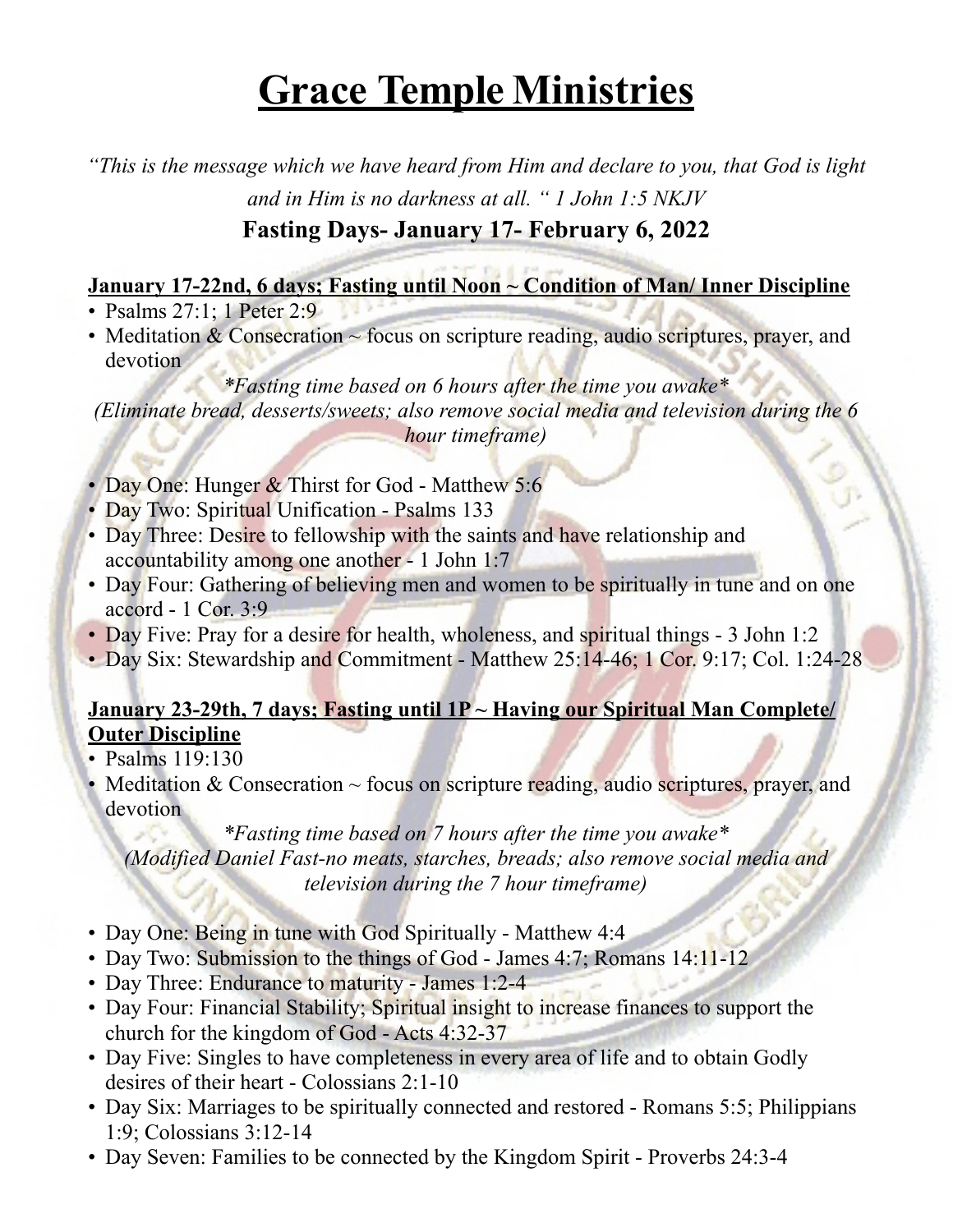*"This is the message which we have heard from Him and declare to you, that God is light and in Him is no darkness at all. " 1 John 1:5 NKJV*

#### **Fasting Days- January 17- February 6, 2022**

#### **January 30-February 6th, 8 days; Fasting until 2P ~ New Beginnings in a New Walk of Life/Corporate Discipline**

- Psalms 119:105
- Meditation  $&Conservation \sim focus on scripture reading, audio scriptures, prayer, and$ devotion

*\*Fasting time based on 8 hours after the time you awake\* (Modified Daniel Fast-no meats, starches, breads; also remove social media and television during the 8 hour timeframe)*

- Day One: Increase in every area of life Romans 4:17-21; 1 Chronicles 4:9-10
- Day Two: Desire to serve God and His kingdom Matthew 20:25-28; St. John 13:14-15
- Day Three: Begin to live by the Word of God- Matthew 4:4; Psalms 119:9
- Day Four: Increase spiritual discernment Malachi 3:18; Hebrews 5:14; 1 John 4:1-11
- Day Five: Increase our Worship and Praise St. John 4:23; Matthew 4:10; Mark 12:30
- Day Six: Commitment to soul winning (adding souls to GTM Grace & Gospel) -Proverbs 11:30-31; Matthew 4:19; Daniel 12:3 (NIV & NLT)
- Day Seven: Creating an atmosphere for revival where the spirit of God is at work in the ministry - Psalms 85:6-13

**CANDERS BISHOP & MIRS. J. MCR** 

• Day Eight: To have a Spiritual Awakening - Ephesians 5:8-21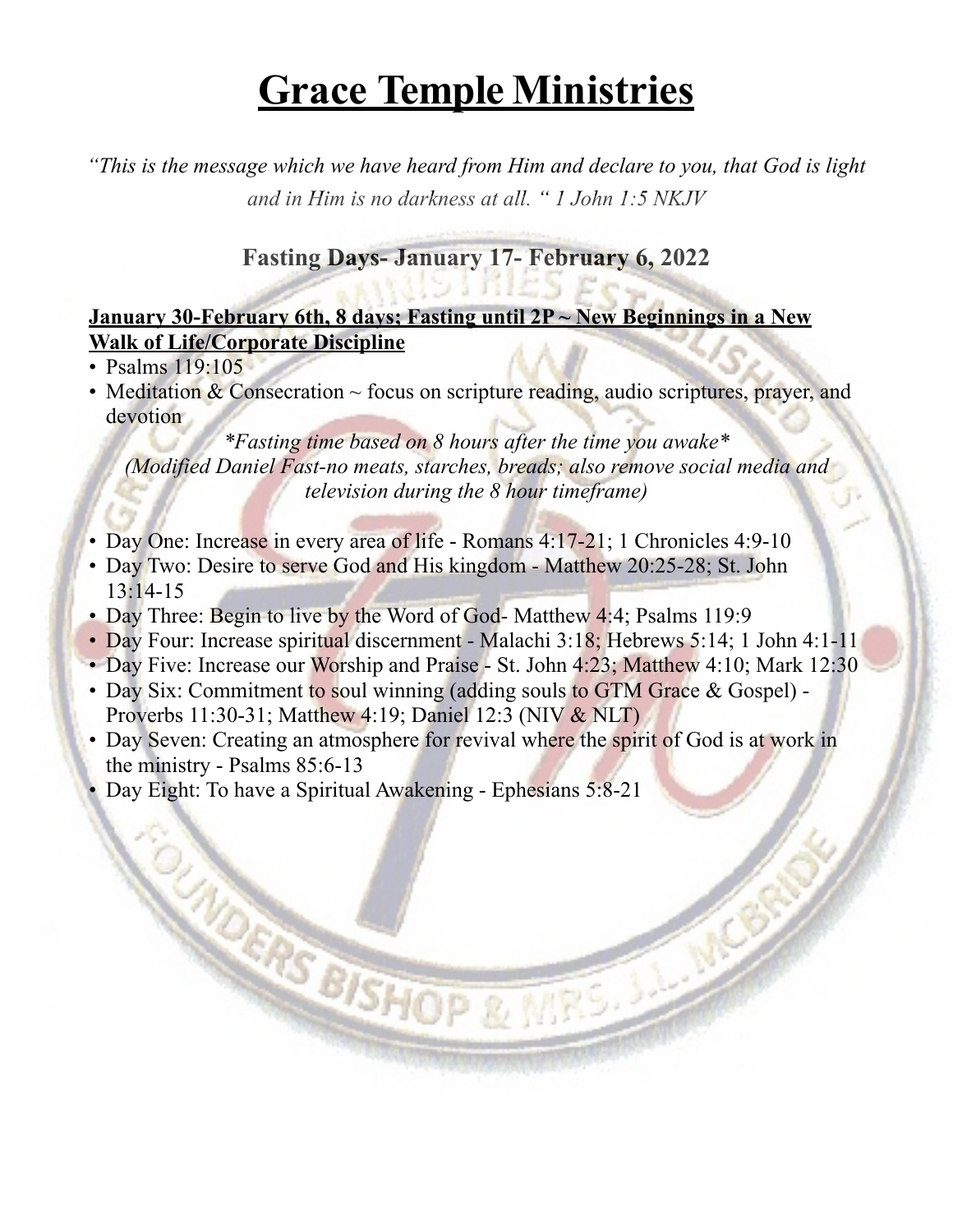*"This is the message which we have heard from Him and declare to you, that God is light and in Him is no darkness at all. " 1 John 1:5 NKJV*

### **Last 15 Fasting Days- January 23- February 6, 2022**

### **A Modified Version of The Daniel Fast**

#### **For a list of food ideas www.Daniel-Fast.com**

Listed below are foods that are available to eat while on the Daniel fast. This list may not contain every fruit and vegetable available. A general rule of thumb is, focus on foods that can be harvested from the ground and not chemically processed or created.

This information is to be used in combination with the previous instructions given. Remember, do your best to remain in cooperation with the food lists below There may be times when you are dining out that you cannot avoid foods that may be prepared in butter, margarines, and other substances.

Stay encouraged and when possible, opt for restaurants that prepare made- toorder meals or prepare meals at home.

**All fruits.** These can be fresh, frozen, dried, juiced, or canned. Fruits include, but are not limited to apples, apricots, bananas, blackberries, blueberries, boysenberries, cantaloupe, cherries, cranberries, figs, grapefruit, grapes, guava, honeydew melon, kiwi, lemons, limes, mangoes, nectarines, oranges, papayas, peaches, pears, pineapples, plums, prunes, raisins, raspberries, strawberries, tangelos, tangerines, watermelon

**All vegetables.** These can be fresh, frozen, dried, juiced, or canned. Vegetables include but are not limited to artichokes, asparagus, beets, broccoli, Brussels sprouts, cabbage, carrots, cauliflower, celery, chili peppers, collard greens, corn, cucumbers, eggplant, garlic, ginger root, kale, leeks, lettuce, mushrooms, mustard greens, okra, onions, parsley, potatoes, radishes, rutabagas, scallions, spinach, sprouts, squashes, sweet potatoes, tomatoes, turnips, watercress, yams, zucchini, veggie burgers are an option if you are not allergic to soy.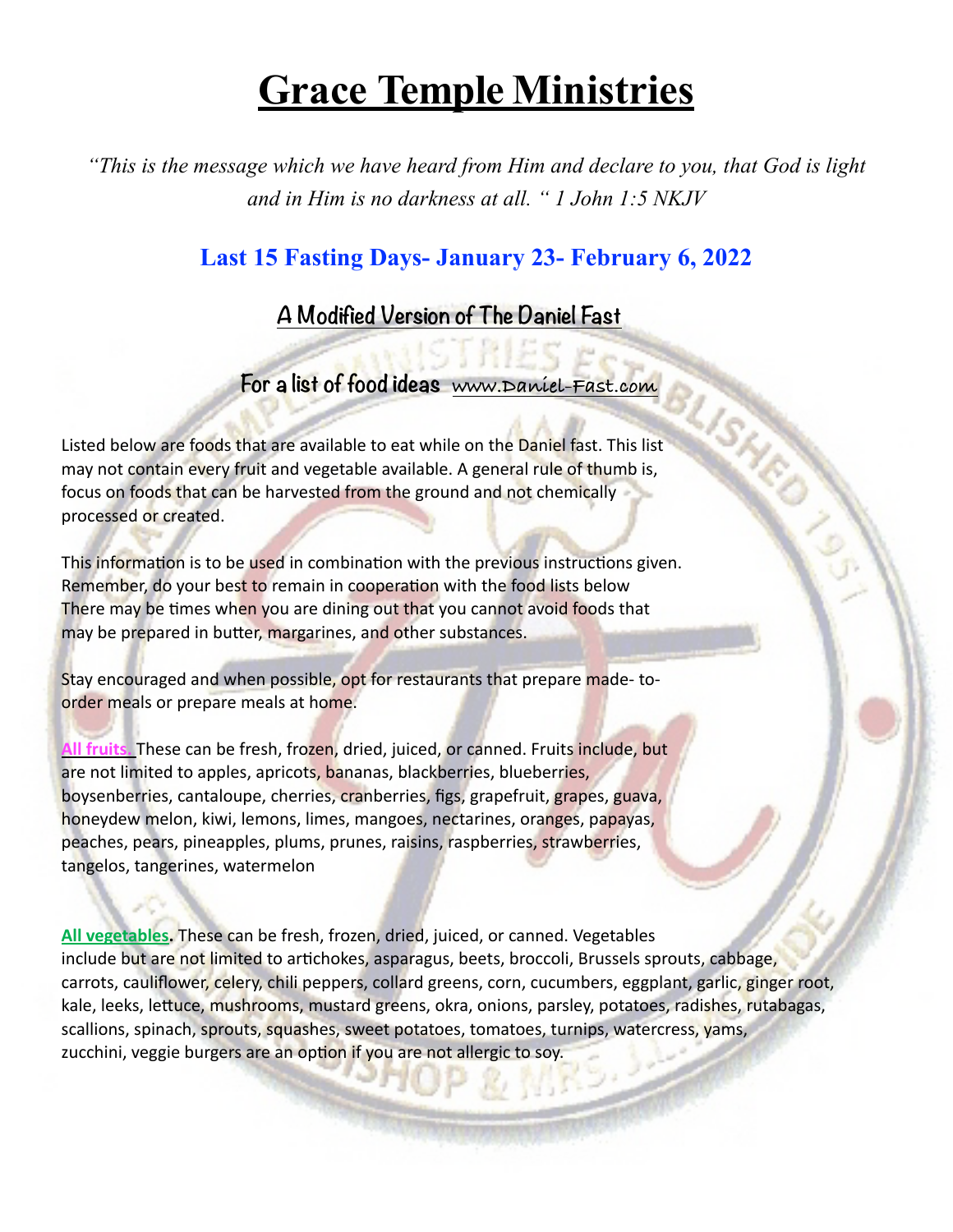*"This is the message which we have heard from Him and declare to you, that God is light and in Him is no darkness at all. " 1 John 1:5 NKJV*

## **Last 15 Fasting Days- January 23- February 6, 2022**

**All whole grains,** including but not limited to whole wheat, brown rice, millet, quinoa, oats, oatmeal, barley, grits, whole wheat pasta, whole wheat tortillas, rice<br>cakes and popcorn. \*\*Whole grain products can be identified by the ingredient<br>list. Typically, if the ingredient lists "whole wheat",<br>"Ro cakes and popcorn. \*\*Whole grain products can be identified by the ingredient list. Typically, if the ingredient lists "whole wheat", "Rolled oats", or "whole corn" as the first ingredient, the product is a whole grain food item. Wheat flour is not a whole grain. Many breads are colored brown (with molasses) and made to look like whole grain but are not. **All nuts and seeds,** including but not limited to sunflower seeds, cashews, peanuts, sesame. Also nut butters including peanut butter.

All legumes. These can be canned or dried. Legumes include but are not limited to dried beans, pinto beans, split peas, lentils, black eyed peas, kidney beans, black beans, cannellini beans, white beans.

**All quality oils** including but not limited to olive, canola, grape seed, peanut, and sesame.

**Soups** including meatless soups, vegetable soups, and liquid soups.

**Beverages:** spring water, distilled water, or other pure waters, 100% fruit and vegetable juices, 100% fruit smoothies

**Other:** tofu, soy products, vinegar, seasonings, salt, herbs, and spices.

#### **Foods to avoid on the Daniel Fast**

**All meat and animal products** including but not limited to beef, lamb, pork, poultry, and fish.

**All dairy** products including but not limited to milk, cheese, cream, butter, and eggs.

**All sweeteners** including but not limited to sugar, raw sugar, honey, syrups, molasses, and cane juice.